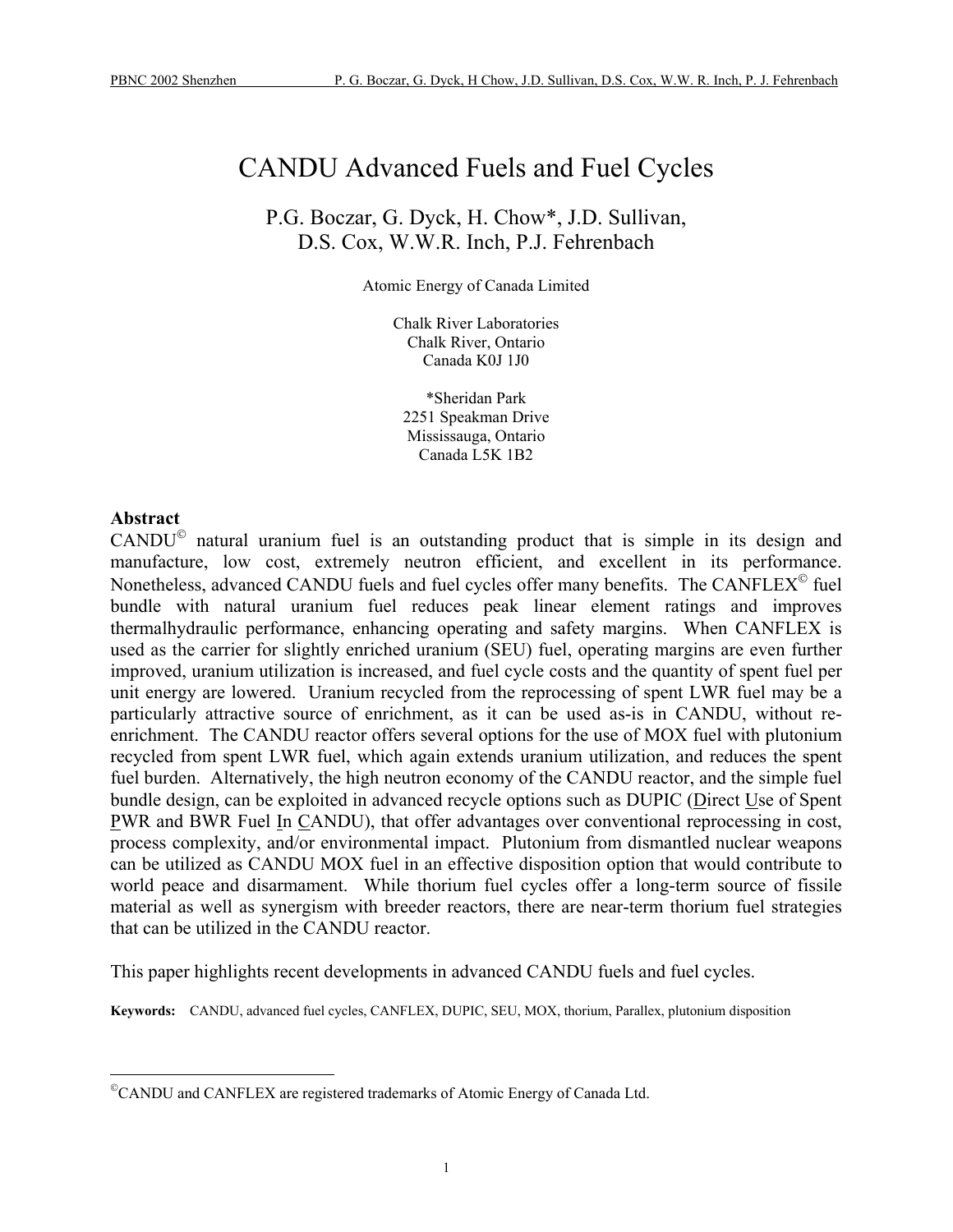#### **1. Introduction**

Fuel is the heart of a nuclear reactor. CANDU fuel is characterized by a number of features. A CANDU fuel bundle is small, lightweight, simple in its design and manufacture, and consists of only 7 components: ceramic pellets, sheath, CANLUB coating applied to the inside of the sheath, end-caps, bearing pads, spacer pads, and end-plates (the CANFLEX bundle also has CHFenhancement buttons). This simplicity facilitates localization of fuel manufacturing (all countries having CANDU reactors also have CANDU fuel fabrication facilities). It also simplifies the manufacture (and introduction) of advanced fuels, whether SEU, MOX, DUPIC, thoria, or other advanced fuels requiring remote fabrication. The performance of CANDU fuel continues to be excellent. The current rate of confirmed fuel defects in Canadian CANDU reactors is extremely low, approaching 2 defects per million fuel elements [1]. The requirement of being able to use natural uranium in the CANDU reactor has resulted in a reactor and fuel design having excellent neutron economy, and consequently, high uranium utilization. This high neutron economy also applies to advanced fuel cycles, and the uranium utilization for any particular fuel (SEU, MOX) is nearly 50% better in CANDU than in an LWR.

## **2. CANFLEX**

CANFLEX is a 43-element bundle, in which the inner 8 elements (a central element surrounded by the inner ring of 7 elements) each have a slightly larger diameter than the outer 35 elements (arranged in 2 rings of 14 and 21 elements). The greater number of elements, and the two element sizes reduce peak linear element ratings by about 20% compared to a 37-element bundle, for the same bundle power. The lower fuel temperatures, and thus lower fission gas gap inventories, result in improved operating and safety margins. In addition, the use of two planes of non-load-bearing heat-transfer enhancement buttons in the CANFLEX design improves the critical heat flux (CHF) and critical channel power (CCP).

The increase in CCP can be used in existing reactors to offset reductions in thermalhydraulic margin resulting from reactor ageing phenomena after many years operation, such as steam generator fouling and diametral creep of the pressure tubes [2]. The higher CCP, and higher power capability of the bundle can also be utilized to increase core power output, particularly in a new reactor [3].

The CANFLEX bundle has been under development by AECL since the mid 1980's. In the early 1990's, the Korea Atomic Energy Research Institute (KAERI) joined AECL in a collaborative program to verify and qualify the CANFLEX fuel. The CANFLEX bundle has completed an extensive qualification program of analysis and testing, drawing on the capabilities of AECL's facilities in Canada and KAERI's facilities in Korea. In Canada, AECL's Chief Engineer conducted a formal design review to confirm the bundle's readiness for full-core implementation. Industry experts from New Brunswick Power, Hydro Québec, Ontario Power Generation, the two domestic fuel fabricators, and subject-area experts reviewed the qualification program and determined that the product was ready for implementation. In Korea, KAERI prepared a Fuel Design Report on CANFLEX-NU, submitted it to the Korea Institute of Nuclear Safety (KINS) and obtained approval of the fuel design and fabrication. A demonstration irradiation in the Wolsong 1 reactor in Korea is currently underway, following a similar successful irradiation in the Pt. Lepreau reactor in Canada.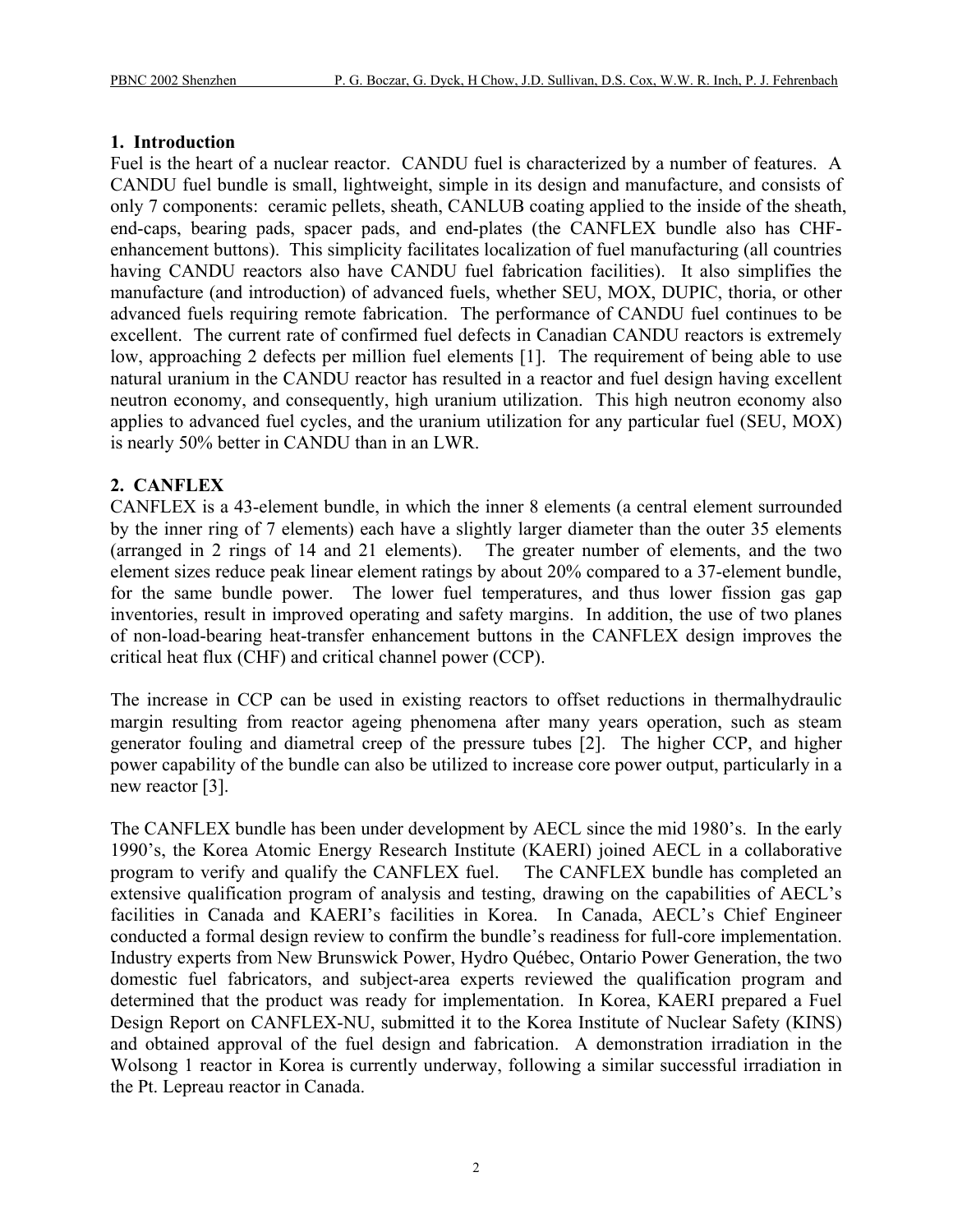While the CANFLEX Mk IV bundle is ready for commercial implementation, AECL is currently qualifying the CANFLEX Mk V version, which has slightly higher bearing pads than Mk IV. Raising the bearing pads results in a decrease in the overall eccentricity of the bundle string resting on bottom of a crept flow channel, and an increase in flow areas of subchannels facing the bottom of the pressure tube, which further improves CHF and CCP.

Figure 1 illustrates the dryout power performance of the CANFLEX bundle string relative to the 37-element bundle string, as a function of maximum pressure tube diametral creep, for two bearing pad heights of 1.4 mm and 1.7 mm. For the same channel flow, inlet temperature and system pressure conditions, the dryout power enhancement (% increase in dryout power relative to the 37-element bundle string) of the CANFLEX bundle string with the 1.4 mm bearing pad height ranges from 4% in an uncrept pressure tube, to 17% in a crept pressure tube with 5.1% maximum creep. The corresponding dryout power enhancements for the CANFLEX bundle string with the 1.7 mm bearing pads increase further to 10% and 25%, respectively. Overall, the pressure drop characteristics are similar for both the CANFLEX and 37-element bundle strings [4].

## **3. Slightly Enriched Uranium (SEU) / Recycled Uranium (RU)**

The CANFLEX fuel bundle is the chosen carrier for SEU, not only for the improved thermalhydraulic performance that it offers, but also because the lower ratings reduce fission gas released to the free inventory. The lower fission-gas inventory results in lower element gas pressure, which enables higher burnups and reduces the consequences of most design-basis accidents. The lower ratings also increase the margins to failure from power ramps (or stress corrosion cracking [SCC] / pellet-clad interaction [PCI]). The use of SEU offers several potential benefits. Enrichment around 0.9% increases fuel burnup to about 14 MWd/kg, roughly doubling that of natural uranium, while an enrichment of 1.2% roughly triples the burnup. For the original geological repository concept developed by AECL, doubling or tripling the burnup of CANDU spent fuel would reduce disposal costs by 20-30% [5]. Reducing spent fuel volume may also have an additional positive effect on public perception beyond any technical or economic benefit. SEU fuel also improves uranium utilization (the amount of energy derived from the mined uranium) by  $\sim$ 30%.

SEU is also expected to reduce front-end fuel cycle costs by 20-30%. The benefit may be even greater with recycled uranium (RU), from reprocessed spent PWR fuel.

The use of SEU also changes the axial power distribution, from the nominal cosine shape with natural uranium, to one that is skewed towards the refuelling end (inlet end) of the channel. This is expected to improve the CCP, further increasing thermalhydraulic operating margins [6].

Since the early 1990's, the collaboration between AECL and KAERI on CANFLEX development has included studies on the use of SEU. Since 1994 AECL and British Nuclear Fuel plc (BNFL) have pursued a cooperation program to exchange information on SEU and RU. As part of this collaboration, 35 CANFLEX bundles are currently being fabricated from RU, for reactor physics tests in AECL's ZED-2 reactor. In 2000 AECL and Nucleoelectrica Argentina S. A. (NASA, the Argentine electrical utility) initiated a collaborative program to study the feasibility of converting the Embalse CANDU reactor from NU to SEU fuel, to realize reduced operating costs and to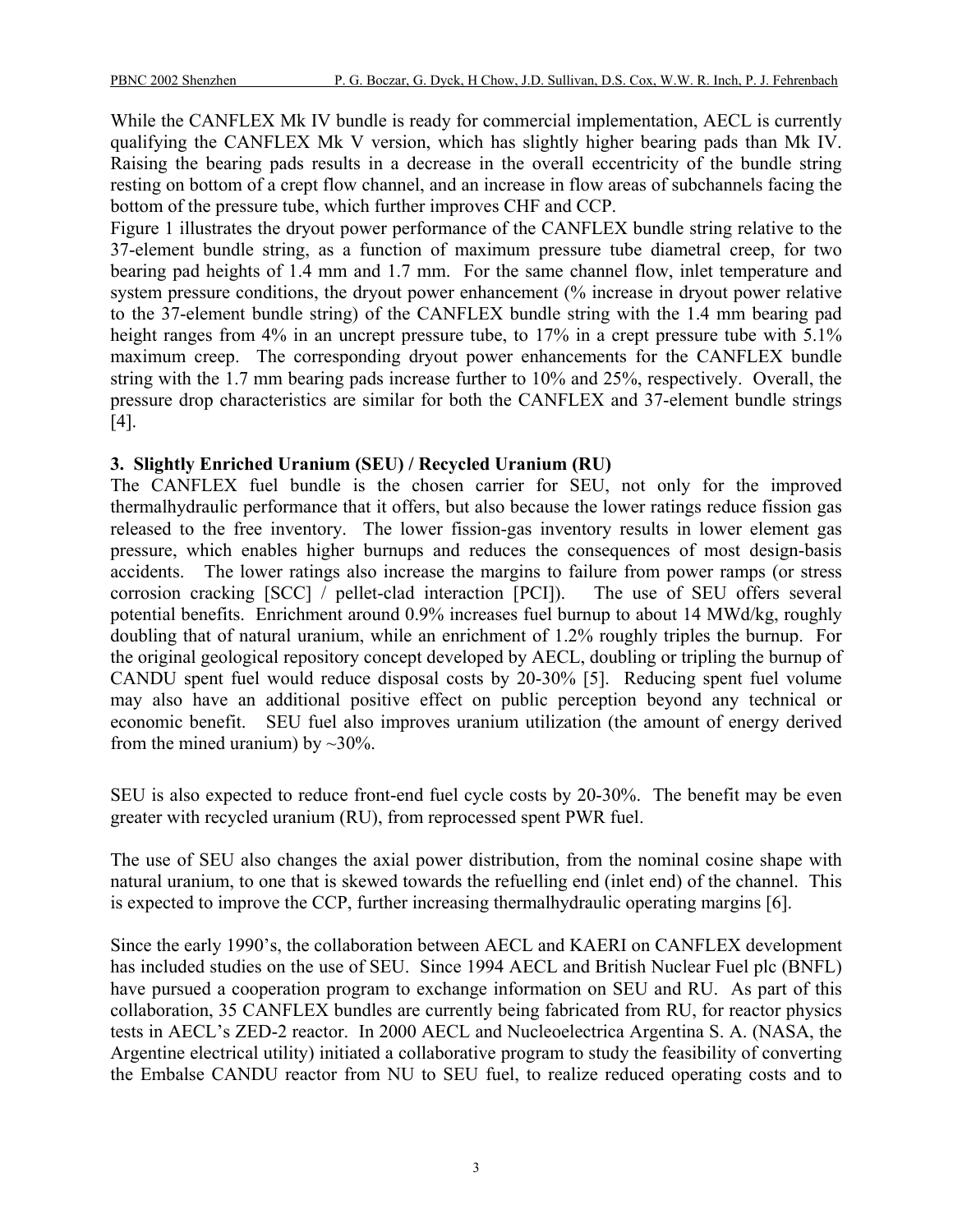provide a strategy for raising reactor power. The results from this assessment are expected later this year.

One focus of recent AECL studies on SEU has been fuel management schemes for enrichment around 0.9%. Assessments have been done of equilibrium refuelling, the transition from natural uranium to an SEU-fuelled core, and a demonstration irradiation of SEU fuel bundles in a natural uranium core [7-9].

Another application of SEU is to tailor reactivity coefficients. For instance, addition of a neutron absorber in the center of the bundle (with natural or depleted uranium), with SEU in the remainder of the bundle, reduces void reactivity [10]. The amount of neutron absorber and the enrichment level can be independently varied to give any value of void reactivity (including negative), and average bundle burnup. This fuel concept is termed "low void reactivity fuel" (LVRF), and may be of interest in those jurisdictions where a reduction in void reactivity can facilitate licensing.

#### **4. CANDU/LWR Synergism**

High neutron economy, a simple fuel bundle design, and on-line refuelling enable the CANDU reactor to complement an LWR system. A number of recycle options can be envisioned in which the fissile material remaining in the discharged LWR fuel is further burned in CANDU.

At one end of this spectrum of recycle options is conventional reprocessing. A full core of MOX fuel can be accommodated in existing CANDU reactors. The small, lightweight, simple bundle design simplifies CANDU MOX fuel fabrication compared to LWR MOX fuel, and reduces the fabrication cost. AECL maintains a program of MOX fuel fabrication and irradiation testing at its Chalk River Laboratories [11]. Among other objectives, this program is elucidating the effect of MOX fuel manufacturing parameters (such as plutonium homogeneity) on fuel performance [12]. Several MOX bundles have been, and continue to be irradiated in the NRU reactor. While MOX fuel from plutonium recovered from spent CANDU fuel is not economical (the plutonium content in spent CANDU fuel is low relative to spent LWR fuel), the CANDU MOX option using plutonium recovered from spent LWR fuel may be of interest where access to reprocessing is available.

The high neutron economy of CANDU makes variants of reprocessing particularly attractive. Since the fissile content of spent LWR fuel is appropriate for use directly in CANDU without readjustment, then why separate the plutonium from the uranium, only to recombine them? With CANDU MOX fuel, the plutonium and uranium can be co-precipitated. This would increase the proliferation resistance of the process, and improve the economics. Given the relative ease of remote CANDU fuel fabrication, further simplifications and enhancement of the proliferation resistance could be achieved by selectively removing only the rare-earth neutron absorbing fission products. The remaining fission products and actinides would pose a radiation barrier against diversion.

An even higher degree of proliferation resistance could be achieved through a class of fuel recycle options involving only dry, thermal-mechanical processes, with no selective isotopic removal. The DUPIC cycle is one such example (Direct Use of Spent PWR or BWR Fuel In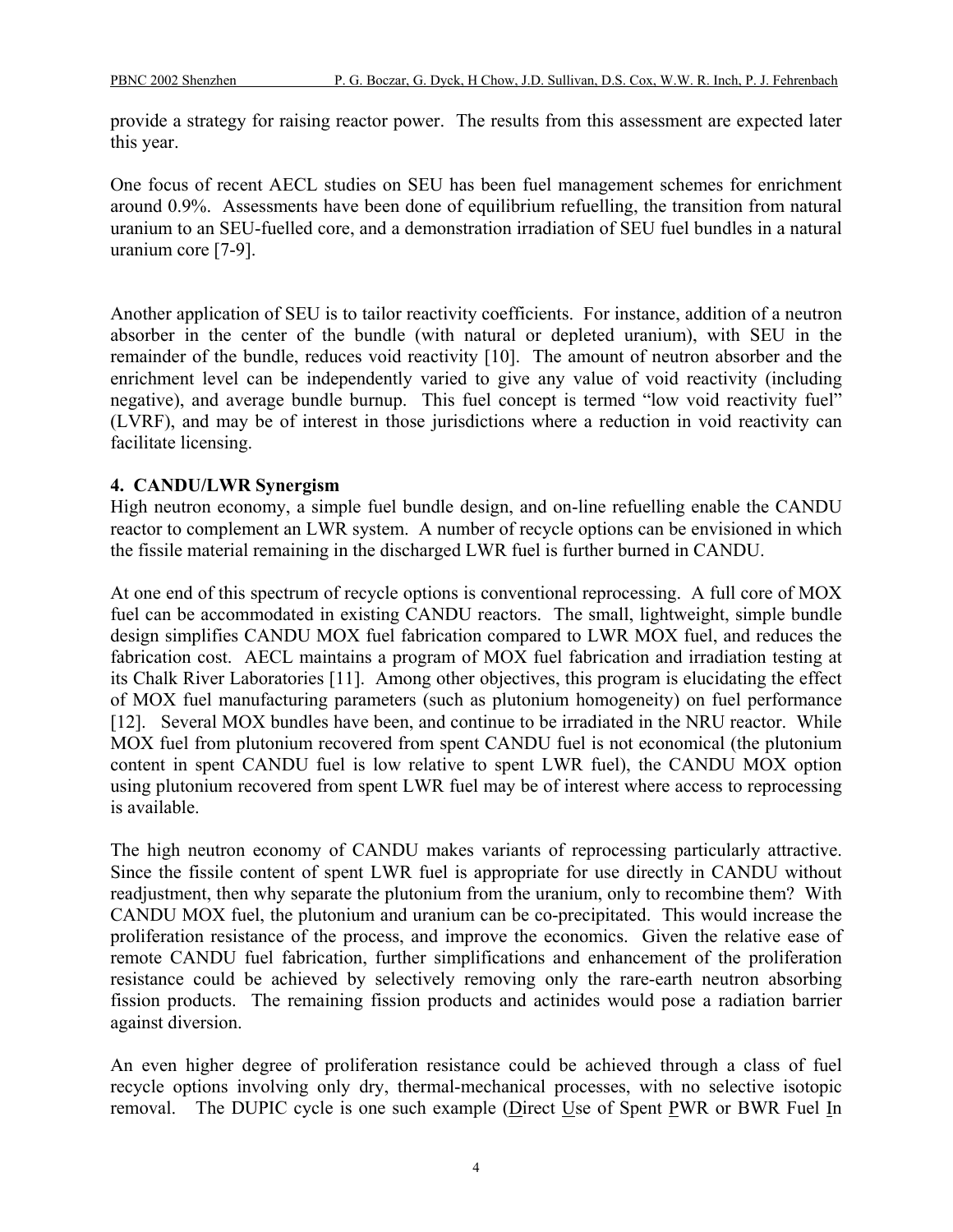CANDU) used to convert the spent PWR pellets into "new" CANDU pellets [13]. In the collaborative DUPIC program involving AECL, KAERI, and the U.S. Department of State (the IAEA also participates in the project review meetings), three full-size DUPIC fuel elements have been fabricated by AECL and irradiated in the NRU reactor. Two of these elements have been discharged at burnups of 10 and 15 MWd/kg, while the third element will achieve its target burnup of 21 MWd/kg later this year. PIE of the first DUPIC element has been completed, and confirmed good fuel performance [14]. KAERI has finished fabrication of 10 elements worth of DUPIC fuel pellets for additional irradiation testing.

The DUPIC fuel cycle offers a number of benefits:

- reduction in uranium requirements in an equilibrium system of CANDU and PWR reactors by 30% compared to an all-PWR system
- reduction in LWR spent fuel storage requirements
- reduction in quantity of fuel requiring disposal (In an equilibrium system of CANDU reactors and PWRs, the DUPIC cycle allows a 3-fold reduction in the quantity of spent fuel arisings per unit electricity generated, compared with direct disposal in a dual open operating system, in which CANDU reactors are fuelled with natural uranium and PWRs are fuelled with enriched uranium. The DUPIC system results in a 30% reduction in spent fuel arisings relative to PWR fuelling alone.)
- reduction in heat load of the spent fuel (per unit of electricity produced), through transmutation of higher actinides, and removal of the Cs in the original spent PWR fuel (the Cs could be stored above ground, where it would decay prior to disposal)
- transformation of the large, complex PWR fuel assembly into the simpler CANDU bundle for disposal
- favourable economics relative to conventional reprocessing based on preliminary assessments [15-18]
- high degree of proliferation resistance.

# **5. Parallex**

The Parallex Project is a parallel experiment demonstrating the use of weapons-derived plutonium from the United States and Russia in CANDU MOX fuel elements [19]. The project was initiated in 1996 May, and is funded by the U.S. Department of Energy (DOE) in cooperation with the Canadian and Russian governments, and managed on behalf of the U.S. DOE by the Oak Ridge National Laboratory. The project builds on existing CANDU MOX fuel experience that has been acquired over 30 years of R&D at AECL, related to MOX fuel irradiation performance and fabrication development.

The objectives of the Parallex Project are twofold:

- to contribute to the database that would eventually qualify MOX fuel for use in CANDU reactors, and
- to demonstrate the feasibility of the infrastructure involved in the disposition of excess weapons plutonium as MOX fuel in CANDU reactors.

CANDU MOX fuel, containing weapon-grade PuO<sub>2</sub>, has been fabricated at the A.A. Bochvar Institute in Russia, and at the Los Alamos National Laboratory in the U.S. The MOX fuel was transported to Canada in 2000, and testing of the fuel in the NRU research reactor at the Chalk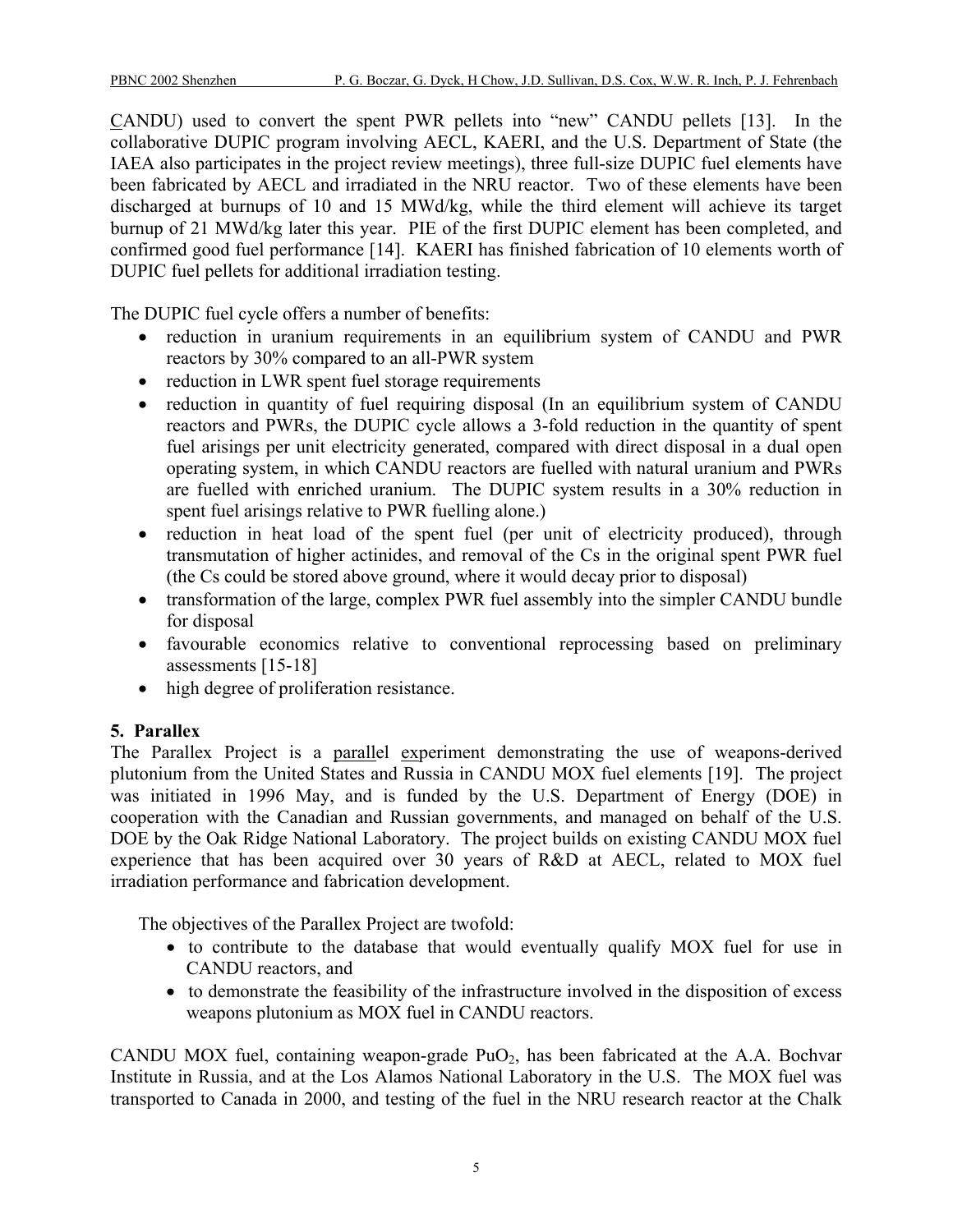River Laboratories began in 2001 February. The test conditions in NRU will bracket those expected in a CANDU power reactor and provide meaningful data on performance of the MOX fuel. The test will also produce data showing how production and processing variables, as well as the detailed design of the pellets themselves, affect the performance of the CANDU MOX fuel. These comparisons will also be used to optimize the CANDU MOX fuel specifications and fabrication methods.

The Parallex experiment includes a total of three MOX fuel bundles. MOX fuel elements in the first bundle, manufactured in both the U.S. and Russia, have so far achieved a burnup of 13 MWd/kgHE, and are expected to complete their irradiation in early 2003.

Although only small quantities of MOX fuel are being tested in the NRU research reactor, the regulatory and logistical infrastructure required to utilize excess weapons plutonium as MOX fuel are being demonstrated as part of the Parallex Project. This is an important first step towards demonstrating the feasibility of dispositioning weapons-derived Pu as MOX fuel in CANDU reactors.

## **6. Thorium Fuel Cycles**

The features of the CANDU reactor facilitate the introduction and full exploitation of thorium fuel cycles in CANDU reactors in an evolutionary fashion. The thorium fuel cycle in CANDU reactors is of strategic interest for several reasons [20].

In thorium fuel, U-233 is produced in-reactor through neutron capture in Th-232, and subsequent beta decay of Th-233 and Pa-233. The concentration of fissile U-233 in the spent fuel is about 5 times higher than that of Pu-239 in spent natural uranium  $UO<sub>2</sub>$  fuel in CANDU. This isotope of uranium is a very valuable fissile material because of the high number of neutrons produced per neutron absorbed (η) in the thermal neutron spectrum of CANDU reactors. However, since thorium has no fissile component, a source of fissile material must be provided to initiate, and unless the cycle is self-sufficient or breeding, to maintain the cycle. How this fissile material is provided defines a large range of possible thorium fuel cycles. High neutron economy and online fuelling result in several options being available in CANDU.

The abundance of thorium in the earth's crust is about 3 times that of uranium; thus the thorium fuel cycle ensures a long-term supply of nuclear fuel. Countries with abundant thorium reserves can enhance both the sustainability of nuclear power and their degree of energy independence. In the limit, the self-sufficient equilibrium thorium (SSET) cycle in CANDU is independent of natural uranium and of any external supply of fissile material. This, however, is a long-term thorium fuel cycle that requires recycle of the U-233. Another long-term thorium fuel cycle option would utilize fast breeder reactors to produce U-233, which would fuel several highconversion-ratio CANDU reactors.

One attraction of the CANDU reactor for utilizing thorium is the existence of near-term, oncethrough thorium (OTT) fuel cycles, that enable energy to be derived from thorium today in an economical fashion, while U-233 is produced and safeguarded in the spent fuel, for future recycle.

ThO<sub>2</sub> (thoria) also has attractive physical properties: its thermal conductivity is about  $50\%$ higher than that of  $UO<sub>2</sub>$  over a large temperature range, and its melting temperature is 340°C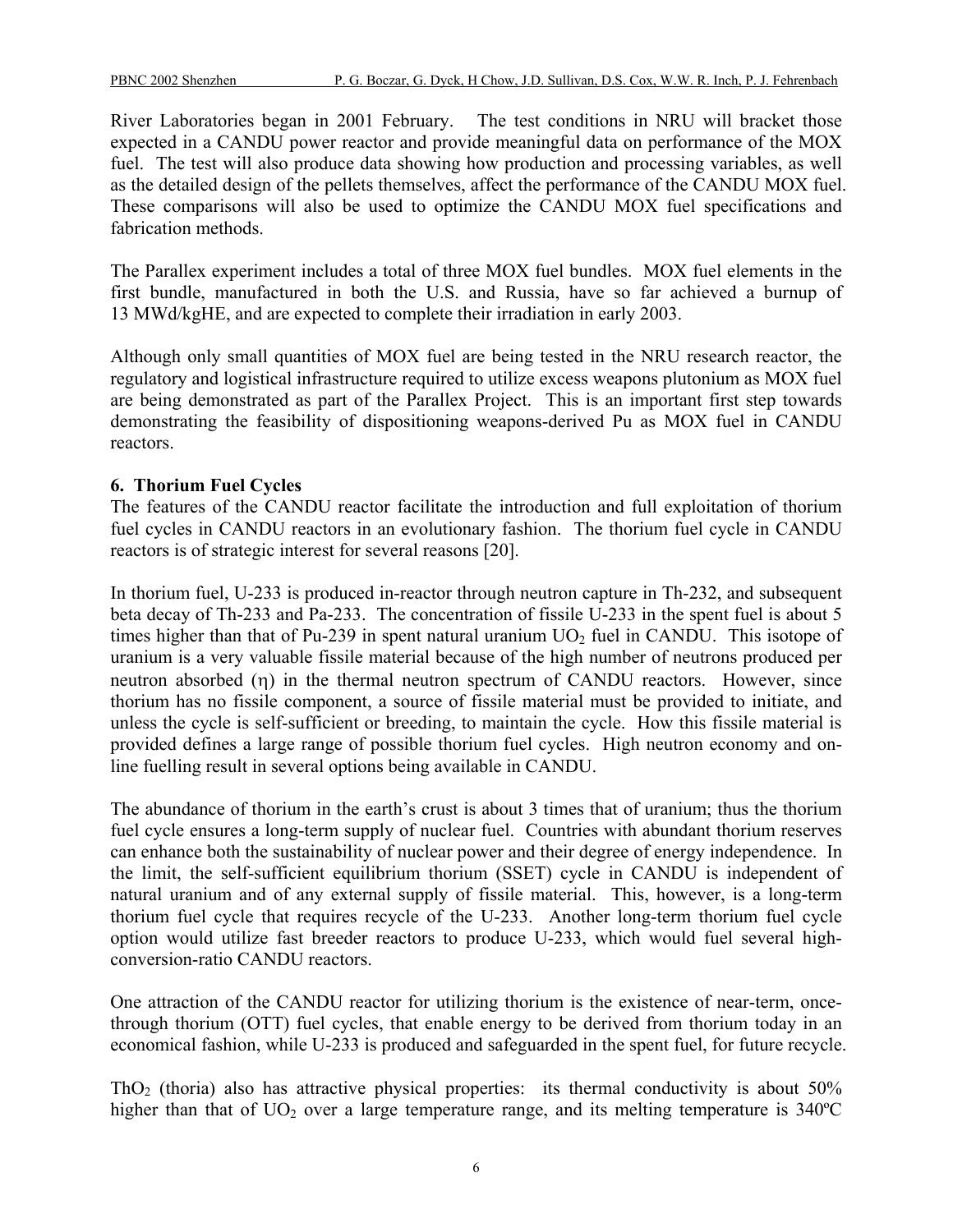higher than that of  $UO<sub>2</sub>$ . As a consequence, fuel-operating temperatures will be lower than those of  $UO<sub>2</sub>$ , and fission-gas release from the fuel is expected to be lower than for  $UO<sub>2</sub>$  operating at similar ratings. Th $O_2$  is chemically very stable, and it does not oxidize—a benefit for normal operation, postulated accidents, and in waste management.

Th-232 produces fewer minor actinides than does U-238, and the radiotoxicity of spent thorium fuel is lower than for spent  $UO<sub>2</sub>$ , which may be seen to be a benefit in waste management. (It should be noted, however, that in an engineered geological disposal vault in a reducing environment, the actinides contained in used fuel are not a significant contributor to radiological risk.)

In thorium recycle options, the daughter products of U-232 and Th-228 emit hard gammas, which, while necessitating remote fabrication, increase the proliferation resistance of the cycle through the radiation field. Another similar benefit is the reduced plutonium production relative to UO2.

To ensure the viability of the CANDU reactor in the long term, AECL maintains an ongoing program on thorium fuel cycles. This program includes fuel-cycle studies, reactor physics measurements, fabrication of thorium fuels, irradiation in NRU followed by PIE, and assessments of fuel performance and waste management.

Recent work has focused on near-term thorium fuel cycles, fabrication techniques for thorium fuel, and NRU irradiations of thorium fuels.

Two near-term fuel cycles have been examined for burning thorium fuel in an existing CANDU 6 reactor. In the *mixed channel* once-through thorium fuel cycle, some of the fuel channels in the reactor would be fuelled with thoria and some with SEU "driver" fuel. This would allow independent optimization of fuelling rates for the SEU and thoria fuel, with the thoria remaining in the reactor much longer than the SEU, to allow for optimal in-reactor production and burning of the U-233.

Another type of fuel cycle considered is the *direct self-recycle* [21]. This is an extension of a once-through cycle that takes advantage of the simple fuel bundle design. In this cycle, some portion of the bundle, say the central 8 elements of a CANFLEX fuel bundle, would be made up of thoria. The rest of the bundle would comprise SEU driver fuel. After the bundle had reached its burnup target and had been discharged from the reactor, the bundle would be disassembled, fresh SEU driver fuel elements would replace the irradiated SEU, and the irradiated thoria fuel elements would be recycled in a reconstituted bundle that would be reinserted into the reactor. This would allow recycling of the thoria while maintaining a high degree of proliferation resistance, with no chemistry involved, no access to the fuel pellets, and no altering of the fuel element. It would also be much cheaper than reprocessing technology. Examples of such technology already exist in the "demountable bundle", that has been used for many years for fuel irradiations in the NRU loops, and in the "advanced carrier bundle", designed for irradiating fuel channel specimens in a commercial CANDU power reactor [22]. Furthermore, this cycle would create an inventory of U-233, safeguarded in the spent fuel, available for future recovery using proliferation-resistant technology.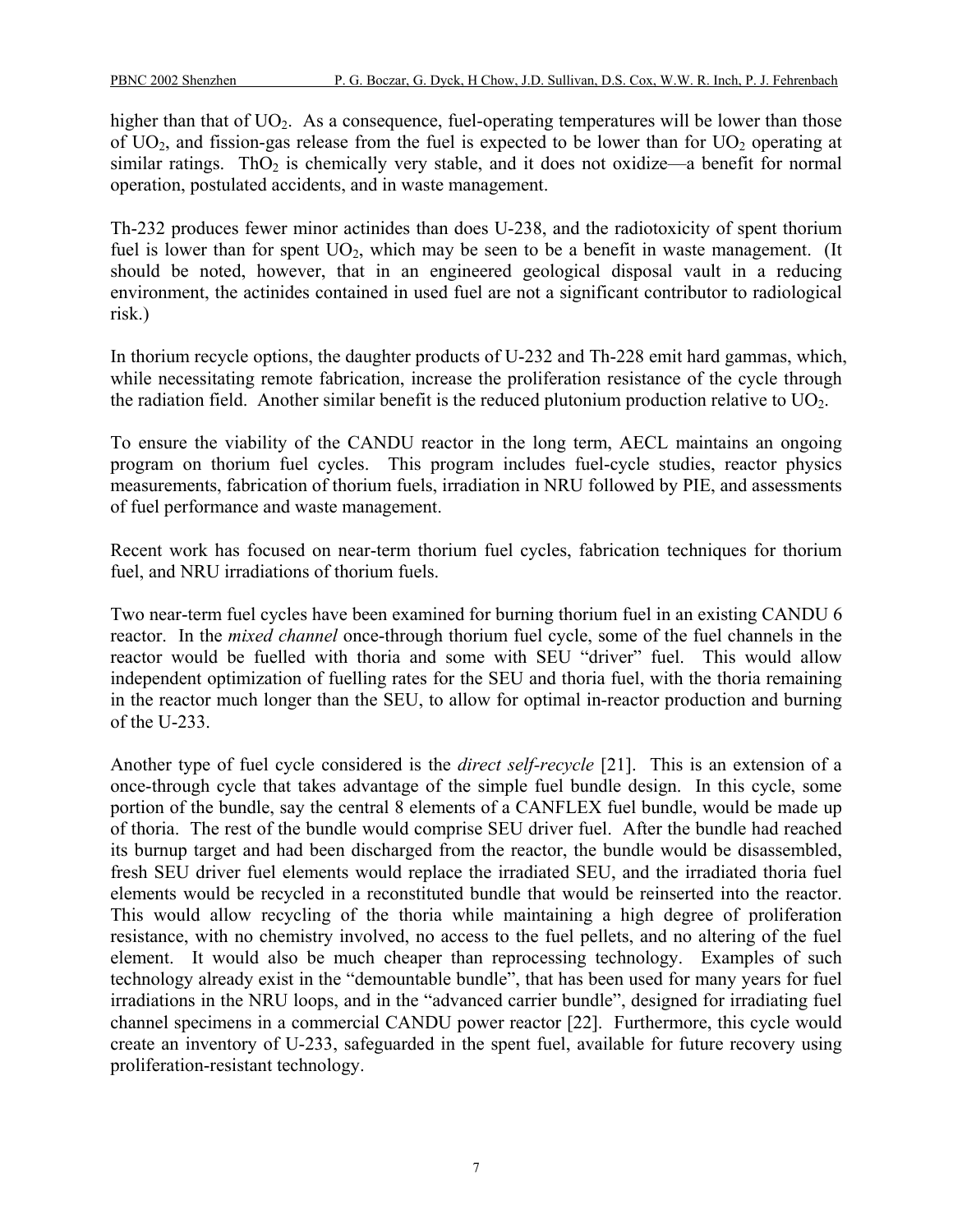Physics calculations have shown that it may be possible to provide a 25% improvement in uranium utilization with the direct self-recycle fuel cycle described. There is also considerable room for optimizing the fuel cycle to different criteria by varying the ratio of uranium to thorium, adding initial fissile material to the thorium, varying the enrichment of the uranium elements, etc.

AECL has conducted an extensive program to develop thoria fuels for CANDU reactors. This includes fabrication development, test irradiations, and performance assessments. While a lot of work was completed in the mid-1980s, more recent fabrication development activities at AECL have resulted in an improved ability to control the microstructure of thoria fuel. Pure  $ThO<sub>2</sub>$  and  $(Th, U)O<sub>2</sub>$  pellets have been fabricated and are being irradiated in the DME-221 experiment in NRU. This experiment will demonstrate the effect of controlled microstructure on thoria fuel performance. The irradiation has now been completed, and PIE will take place in 2003.

## **7. Summary**

The inherent characteristics of the CANDU reactor and its fuel result in the most resourceefficient nuclear reactor. A variety of advanced fuel cycles can be utilized to meet a broad range of objectives. AECL's fuel and fuel cycle program provides a strong base to support the introduction of advanced CANDU fuel technology.

## **References**

- 1. D.S. Cox, J.H.K. Lau, W.W.R. Inch, R.G. Steed, E. Kohn, N.N. Macici and R. Chun, "Canadian CANDU Fuel Development Programs and Recent Fuel Operating Experience", Proc. 7<sup>th</sup> International Conference on CANDU Fuel, Kingston, Ontario, Canada, 2001 September 23-27.
- 2. W.W.R. Inch, P.D. Thompson and H.C. Suk, "Introduction of the New Fuel Bundle "CANFLEX" into an Existing CANDU Reactor", Proc. 12<sup>th</sup> Pacific Basin Nuclear Conference, Seoul, South Korea, 2000 October 29-November 2.
- 3. A. Grace and Z. Bilanovic, "Uprating Potential of a CANDU 6 Reactor with CANFLEX Fuel - A Safety Analysis Perspective," Proc. 6<sup>th</sup> International Conference on CANDU Fuel, Niagara Falls, Ontario, Canada, 1999 September 26-30.
- 4. L.K.H. Leung, et al., "Critical Heat Flux and Pressure Drop for a CANFLEX Bundle String Inside an Axially Non-Uniform Flow Channel", Proc. 6<sup>th</sup> International Conference on CANDU Fuel, Niagara Falls, Ontario, Canada, 1999 September 26-30.
- 5. P. Baumgartner, Y. Ates, P.G. Boczar, R. Ellis, and L. Johnson, "Disposal Costs for Advanced CANDU Fuel Cycles", Proc. 11<sup>th</sup> Pacific Basin Nuclear Conference (PBNC), Banff, Alberta, Canada, 1998 May 3-7.
- 6. L.K.H. Leung, K.F. Rudzinski and P.S.W. Chan, "The Dryout-Power Improvement of CANFLEX SEU Bundles in CANDU Reactors", Proc 21<sup>st</sup> Annual Canadian Nuclear Society (CNS) Conference, Toronto, Ontario, Canada, 2000 June 11-14.
- 7. W.W.R. Inch, P.S.W. Chan and Z. Bilanovic, "Status of the Development of CANFLEX 0.9% SEU", Proc.  $7<sup>th</sup>$  International Conference on CANDU Fuel, Kingston, Ontario, Canada, 2001 September 23-27.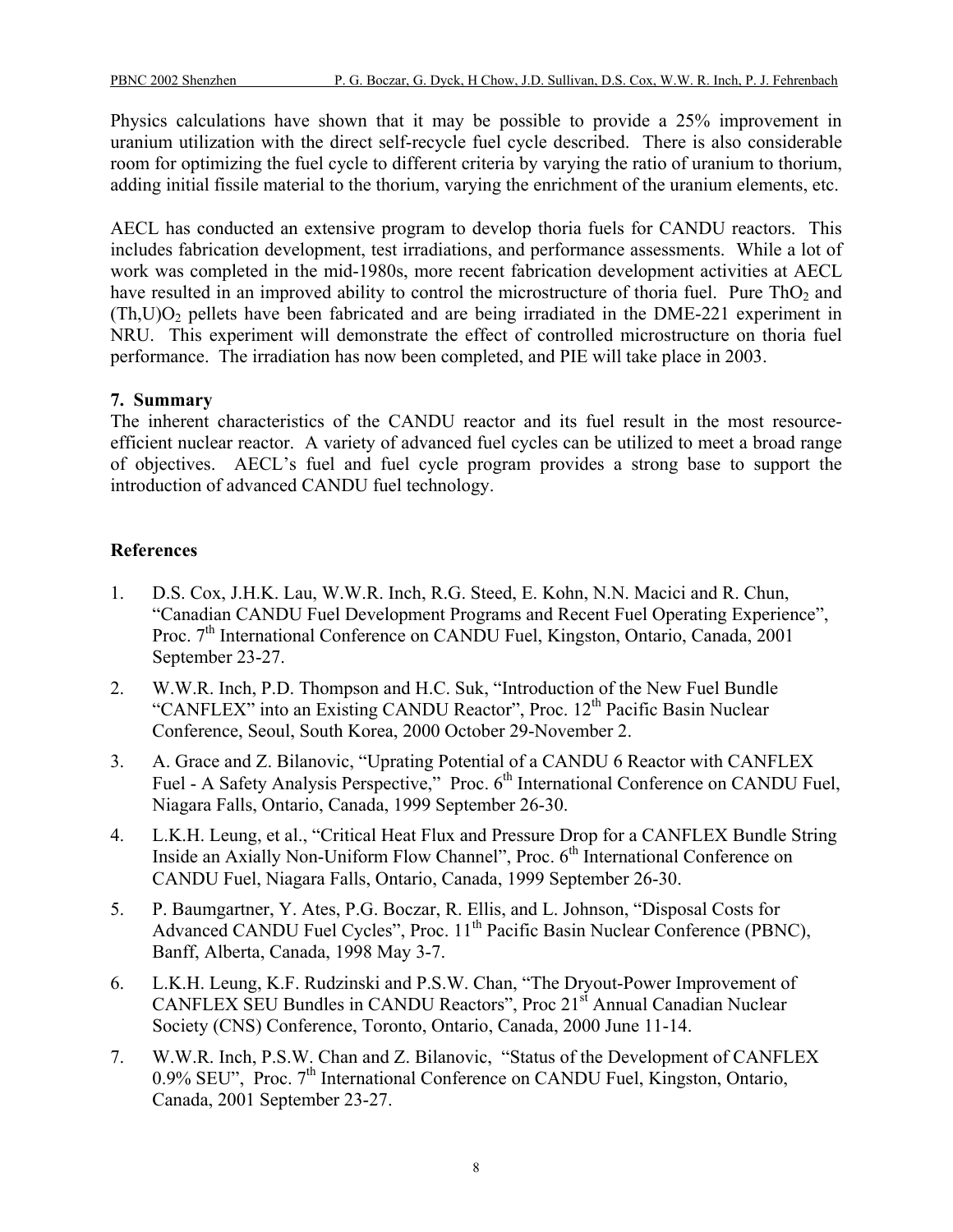- 8. A.M. Manzer, D. Koivisto and D. Howlett, "Fuel Handling Aspects of 2- and 4-Bundle Shift Schemes with SEU in a CANDU 6", Proc. 23<sup>rd</sup> Annual Canadian Nuclear Society (CNS) Conference, Toronto, Ontario, Canada, 2002 June 2-5.
- 9. J.V. Donnelly and M. D'Antonio, "Fuel-Management Simulations for 0.9% SEU in CANDU 6", Proc. IAEA Technical Committee Meeting on Fuel Cycle Options for Light Water Reactors and Heavy Water Reactors, Victoria, British Columbia, Canada, 1998 April 28-May 1; IAEA-TECDOC-1122.
- 10. P.G. Boczar et al., "A Low-Void Reactivity CANDU Fuel Bundle", Proc. 3<sup>rd</sup> International Conference on CANDU Fuel, Chalk River, Ontario, Canada, 1992 October 4-8.
- 11. M.R. Floyd, Y.N. Zhou, M. Ryz and F.C. Dimayuga, "Performance Testing of CANDU MOX Fuel", Proc. IAEA Technical Committee Meeting on Fuel Cycle Options for Light Water Reactors and Heavy Water Reactors, Victoria, British Columbia, Canada, 1998 April 28-May 1; IAEA-TECDOC-1122.
- 12. H. Hamilton and F.C. Dimayuga, "Fabrication of Experimental MOX Fuel Pellets with Varying Microstructure", Proc. 7<sup>th</sup> International Conference on CANDU Fuel, Kingston, Ontario, Canada, 2001 September 23-27.
- 13. J.D. Sullivan, P.G. Boczar, D.S. Cox, P. Baumgartner, P.J. Fehrenbach, M.S. Yang and J.S. Lee, "Benefits of the DUPIC Fuel Cycle Strategy", Proc. GLOBAL '99 International Conference on Future Nuclear Systems, Nuclear Technology - Bridging the Millennia, Jackson, Wyoming, USA, 1999 August 29-September 3.
- 14. J.D. Sullivan, M.A. Ryz, M.R. Floyd and J.G. Montin, "Fabrication, Irradiation Testing And Post Irradiation Examination of DUPIC Fuel", Proc. 7<sup>th</sup> International Conference on CANDU Fuel, Kingston, Ontario, Canada, 2001 September 23-27.
- 15. H. Choi, W.I. Ko and M.S. Yang, "Economic Analysis on Direct Use of Spent Pressurized Water Reactor Fuel in CANDU Reactors - I: DUPIC Fuel Fabrication Cost", Nuclear Technology, Vol. 134, 2001 May.
- 16. H. Choi, W.I. Ko, M.S. Yang, I. Namgung and B.G. Na, "Economic Analysis on Direct Use of Spent Pressurized Water Reactor Fuel in CANDU Reactors - II: DUPIC Fuel-Handling Cost", Nuclear Technology, Vol. 134, 2001 May.
- 17. W.I. Ko, H. Choi, G. Roh, and M.S. Yang, "Economic Analysis on Direct Use of Spent Pressurized Water Reactor Fuel in CANDU Reactors - III: Spent DUPIC Fuel Disposal Cost", Nuclear Technology, Vol. 134, 2001 May.
- 18. W.I. Ko et al., "Economic Analysis on Direct Use of Spent Pressurized Water Reactor Fuel in CANDU Reactors (IV) - DUPIC Fuel Cycle Cost", Nuclear Technology, Vol. 134, 2001 May.
- 19. F.C. Dimayuga et al., "Status of the Parallex Project: Testing CANDU MOX Fuel with Weapons-Derived Plutonium", Proc. 7<sup>th</sup> International Conference on CANDU Fuel, Kingston, Ontario, Canada, 2001 September 23-27.
- 20. P.G. Boczar, P.S.W. Chan, R.J. Ellis, G.R. Dyck, J.D. Sullivan, P. Taylor and R.T. Jones, "A Fresh Look at Thorium Fuel Cycles in CANDU Reactors", Proc. 11<sup>th</sup> Pacific Basin Nuclear Conference (PBNC), Banff, Alberta, Canada, 1998 May 3-7.